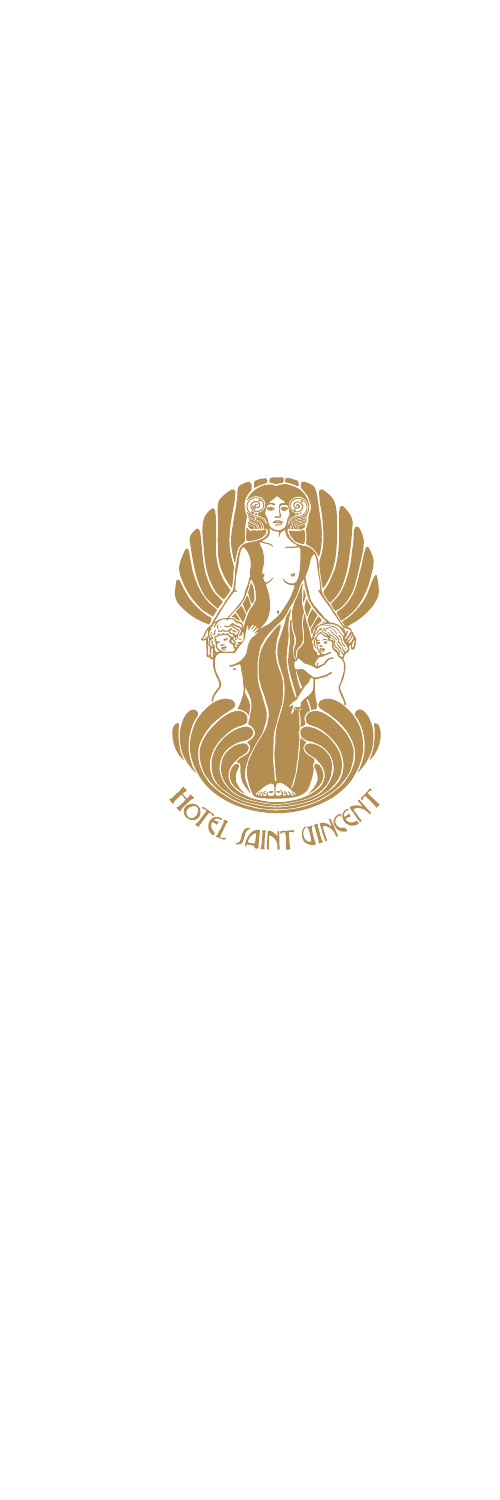# ALL DAY MENU

## SNACKS

**⊲⊛⊳—** 

Shrimp Cocktail Scapece *19 Cauliflower & Peppers* 

> Zucchini Fritti *18 Green Caesar Dip*

Parmesan Truffle Fries *12 Aioli*

Chilled Crudo Plate *24 Olive Oil, Capers, Chive*

Prosciutto & Melon *24 Olive Oil, Summer Melons, White Balsamic, Basil*

Grilled Yellowtail Carpaccio *24 Pistachio, Mint, Bottarga*

## SALADS

 $-$ 

Arugula, Curly Cress, & Parmesan Salad *16 Black Truffle Vinaigrette Add Pan Roasted Chicken 7 / Chilled Gulf Shrimp 9 l*

Sammie's Caesar Salad *18 White Anchovies, Pecorino, Chili Breadcrumbs Add Pan Roasted Chicken 7 / Chilled Gulf Shrimp 9*

Italian Cobb *19 Little Gems, Garden Cress, 9 Minute Egg, Crispy Pancetta, Gorganzola Dulce, Avocado* **Please Add:** *Smoked Turkey +5 Pan Roasted Chicken +7 Chilled Gulf Shrimp +9*

 $-48 -$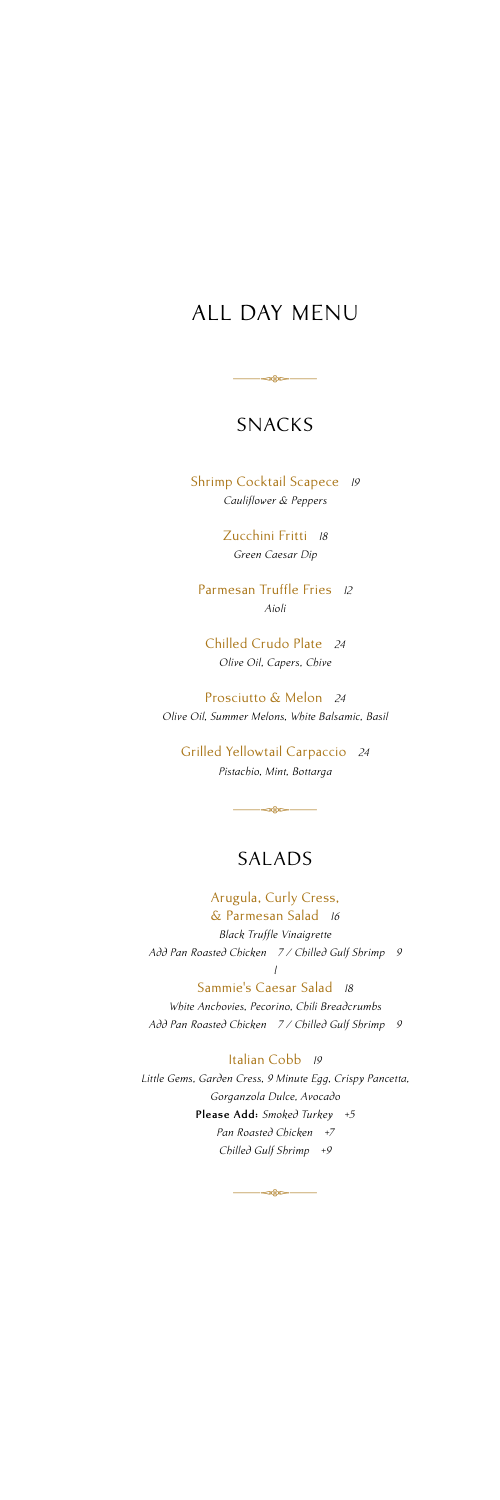# ALL DAY MENU

### SANDWICHES

 $\overline{\phantom{a}}$ 

Lobster Roll *41 Fine Herb Aioli, Bib Lettuce*

Le Sub Baguette *18 Salami Calabrese, Prosciutto, Smoked Turkey, Aged Provolone, Calabrian Giardiniera, Fries or Slaw*

STV Club *18 Smoked Turkey, Prosciutto, Bacon, Provolone, Lettuce, Tomato, Aioli, Fries or Slaw*

Pan Roasted Wagyu Burger *24 Fontina, Sweet Pepper & Onion, Garlic Aioli, Served With Fries or Slaw*

## PASTAS

**or** 

Spaghetti Pomodoro *22 Eggplant, Ricotta Salata, Fresh Basil*

Fresh Creste Di Gallo *21 Pecorino Romano, Bottarga, Black Pepper*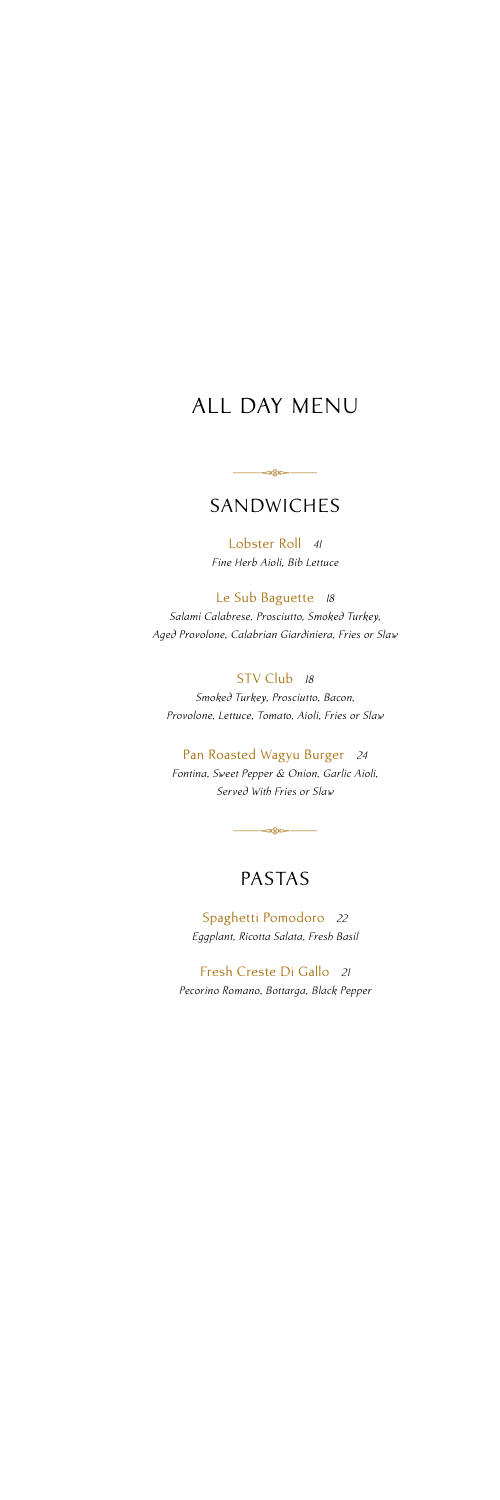## COCKTAILS

-

Petit Shrubb Fizz *12 Vodka, Hamilton Petit Shrub, Lemon, Creole Orgeat*

Courtyard Cup *13 Pimms, Gin, Cucumber, Mint, Lemon, Ginger Beer*

Aleppo Margarita *14 Cimarron, Orange Shrub, Lime, Aleppo Chili Salt*

Hotel Nacional *13 El Dorado 5 Rum, Giffard Apricot, Pineapple, Lime*

Creole Colada *14 Bounty White Rum, Giffard Coconut, Tempus Fugit Banana, El Guapo Crawfish Bitters*

Medusa's Gaze *15*

*Rey Campero Espadin Mezcal, Grapefruit, Lime, Aperol, Salt Tincture, Topo Chico* 

 $-28$